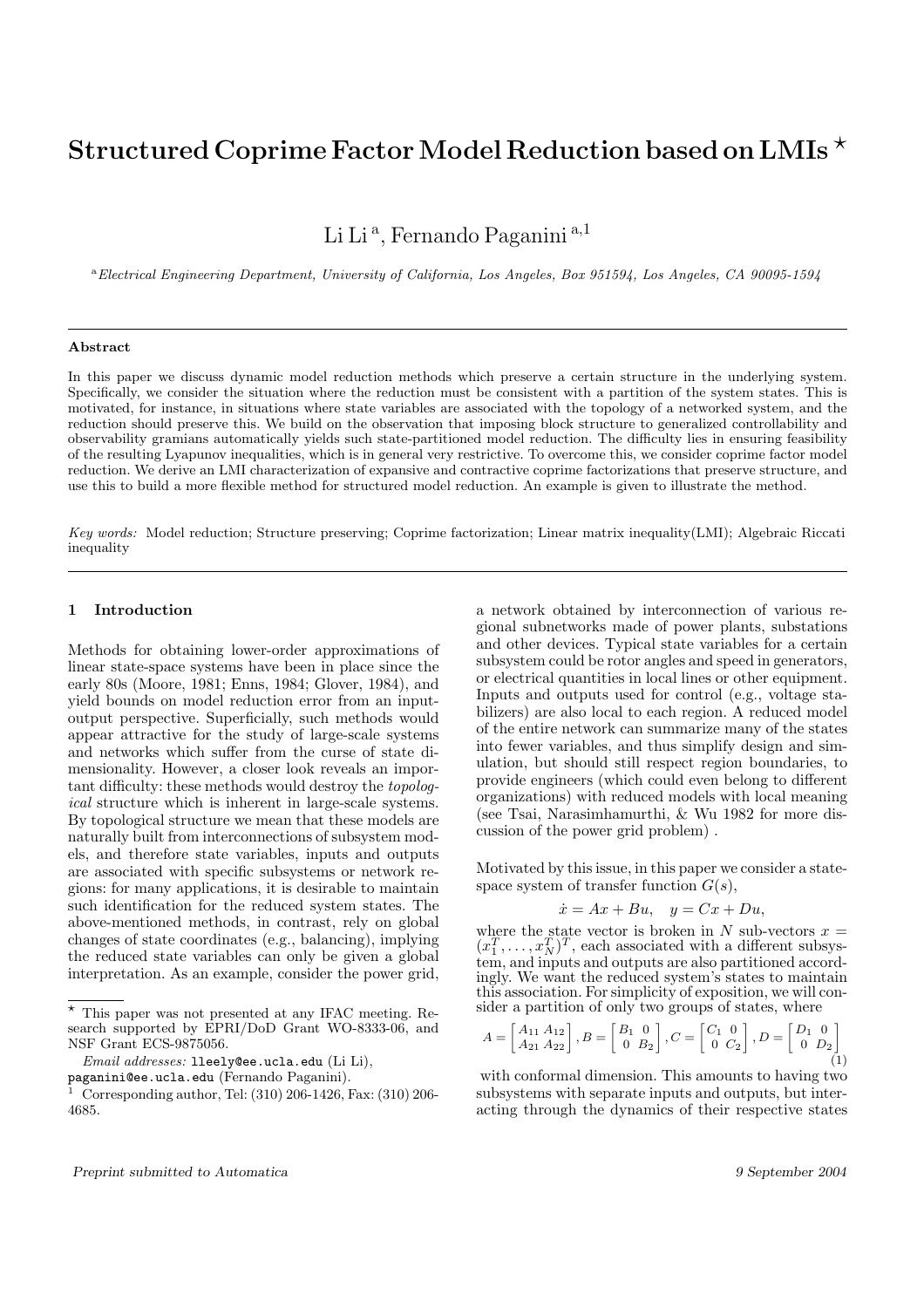$x_1, x_2$ . We want the operations performed to go from G to the reduced model  $G_r$  to be such that the final model has a state variable  $x_r = (x_{r1}^T, x_{r2}^T)^T$ , where  $x_{r1}$  is only a function of  $x_1, x_{r2}$  is a function of  $x_2$ , and the inputs and outputs remain decoupled.

Linear Matrix Inequality (LMI) approaches to the model reduction problem (see e.g, Dullerud & Paganini, 2000) open the door for obtaining such property, by imposing block structure on generalized system gramians. Indeed, this idea has already been pursued in Zhou, D'Souza, & Cloutier (1995) for a plant-controller interconnection, and in Beck, Doyle, & Glover (1996) for multi-dimensional systems, where the state partitions correspond to different frequency variables, or uncertainty variables. We will consider the structure

 $\mathcal{G}_s = \{H \mid H = H^* = diag(H_1, H_2)$  consistent with (1)}

imposed on solutions to the Lyapunov inequalities

$$
AX + XA^* + BB^* < 0, \ A^*Y + YA + C^*C < 0 \quad (2)
$$

for the generalized gramians  $X > 0$  and  $Y > 0$ . Such a block-diagonal structure on these variables automatically forces the resulting balancing transformations to respect the subsystem boundaries, and thus the reduced order model will maintain a topological association.

The main difficulty in applying this method is that only under some very strong conditions will (2) be feasible with block diagonal  $X, Y$ ; in particular it is not enough to have stability of A. For instance, lightly-damped springmass systems which are essentially the models of powergrid oscillations would not fall in this category. To avoid this problem, in this paper we seek structured model reduction methods in the coprime factor description of a system. In the absence of structure, such methods have been developed by Anderson & Liu (1989); Liu & Anderson (1986); McFarlane & Glover (1990); Meyer (1990); El-Zobaidi & Jaimoukha (1998), and can be applied even to unstable systems; they are briefly reviewed in Section 2. Particularly attractive are reductions based on normalized coprime factorizations, since robustness results on closed-loop stability are available. However normalization would also destroy our topological structure, so we use again LMI conditions to produce suitable relaxations for which the structure can be imposed. Two approaches are presented in Section 3, based respectively on expansive and contractive factorizations. We illustrate the methods by a mass-spring example presented in Section 4. Conclusions are given in Section 5. A preliminary version of this work appeared in Li & Paganini (2002), and frequency-weighted extensions are also done by Li & Paganini (2003).

## 2 Background

In what follows, we adopt the following standard notation. Let  $M$  be a complex matrix, then  $M^*$  denotes

the complex conjugate transpose of M, and  $\bar{\sigma}(M)$  the largest singular value of  $M$ . The state-space realization largest singular value of *M*. The state-space realiz<br>of a transfer matrix is denoted by  $G(s) = \begin{bmatrix} A \mid B \\ C \mid D \end{bmatrix}$  $:=$  $C(sI-A)^{-1}B+D$ . The  $\mathcal{H}_{\infty}$ -norm of  $G(s)$  is denoted by  $||G||_{\infty} = \sup_{\omega} \bar{\sigma}(G(j\omega)).$  The collection of all rational proper and stable transfer matrices is denoted by  $\mathcal{RH}_{\infty}$ .

We first review balanced truncation using generalized gramians (Dullerud & Paganini, 2000), i.e. any X, Y satisfying  $(2)$  <sup>2</sup>. A state transformation T leads to the transformed gramians  $\tilde{X} = \tilde{Y} = \text{diag}[\gamma_1, \dots, \gamma_n];$  the diagonal elements  $\gamma_i$  are called the generalized Hankel singular values. A subsequent truncation of the state to order k gives the following error bound.

Proposition 1 If  $G =$  $\begin{bmatrix} A & B \\ \hline C & 0 \end{bmatrix}$ i is minimal, with A Hurwitz and the generalized Hankel singular values  $\gamma_1 \geq$  $\ldots \geq \gamma_k > \gamma_{k+1} \geq \ldots \geq \gamma_n$ , and  $G_r = \left| \frac{A_r |B_r|}{C_r |0|} \right|$  is obtained by k-th order generalized balanced truncation, then  $A_r$  is Hurwitz and  $||G - G_r||_{\infty} \leq 2(\gamma_1^t + \cdots + \gamma_q^t)$ , where  $\gamma_i^t$  denote the distinct generalized Hankel singular values of  $\gamma_{k+1}, \ldots, \gamma_n$ , that is,  $\gamma_1^t > \gamma_2^t > \ldots > \gamma_q^t$  and  $\{\gamma_{k+1}, \ldots, \gamma_n\} = \{\gamma_1^t, \ldots, \gamma_q^t\}.$ 

We now review some classical work on model reduction via normalized coprime factorizations, which can be found in McFarlane & Glover (1990); Zhou, Doyle, & Glover (1996). A right coprime factorization (RCF)  $(M, N)$  of plant G with  $G = NM^{-1}$  is called normalized if  $\begin{bmatrix} N \\ M \end{bmatrix}$  is inner, i.e. if  $N, M \in \mathcal{RH}_{\infty}$  and  $N(j\omega)^* N(j\omega)$  +  $M(j\omega)^* M(j\omega) = I$  for all  $\omega$ . The following characterizes normalization in terms of the LQ Riccati equation.

**Theorem 2** Given  $G(s) = \begin{bmatrix} A|B \\ \overline{C|D} \end{bmatrix}$ i , suppose  $(A, B)$  is stabilizable and  $(C, A)$  has no unobservable modes on the imaginary axis. Denote  $R = I + D^*D$ ,  $S = I + DD^*$ , then a normalized  $RCF$  of  $G$  is given by  $\overline{a}$ 

$$
\begin{bmatrix} N(s) \\ M(s) \end{bmatrix} = \begin{bmatrix} \frac{A + BF}{C + DF} \frac{BR^{-\frac{1}{2}}}{DR^{-\frac{1}{2}}} \\ F & R^{-\frac{1}{2}} \end{bmatrix},
$$

where  $F = -R^{-1}(B^*X_s + D^*C)$ , and  $X_s$  is the stabilizing solution of the Algebraic Riccati Equation

$$
X_s(A - BR^{-1}D^*C) + (A - BR^{-1}D^*C)^*X_s
$$
  

$$
-X_sBR^{-1}B^*X_s + C^*S^{-1}C = 0.
$$
 (3)

Since coprime factors are stable, standard reduction methods such as balanced truncation apply to them. The advantage of a normalized factorization is that, given a stabilizing controller for the plant  $G$ , it allows one to quantify the robust stability margin, i.e. the

<sup>2</sup> If they exist, these would be non-unique, a fact that can be exploited for further optimization, see below.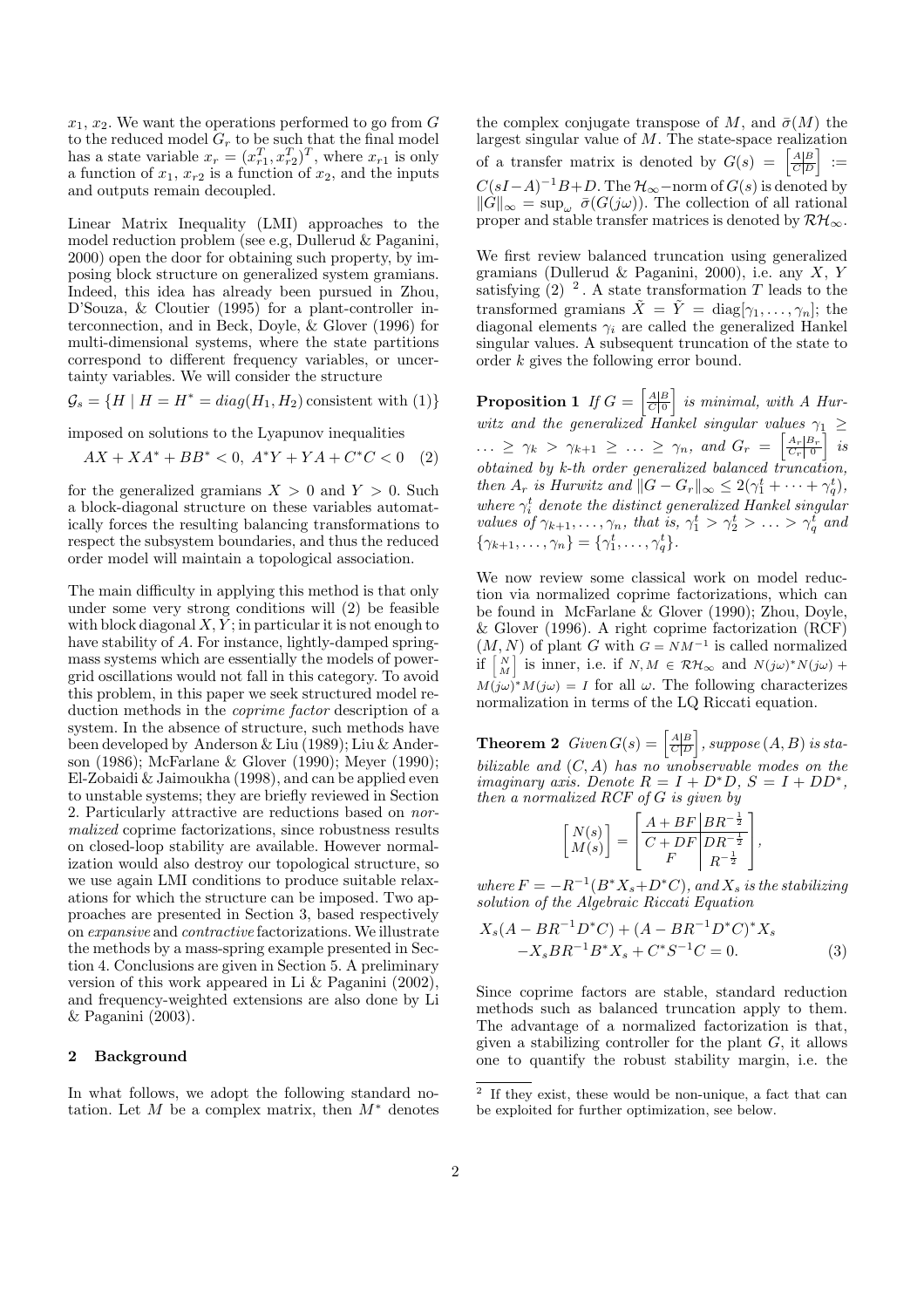maximum uncertainty in the coprime factors for which the controller is stabilizing.

Lemma 3 (McFarlane & Glover, 1990; Dullerud & Paganini, 2000) If controller K stabilizes  $G = NM^{-1}$ , where  $(M, N)$  is normalized RCF of G, then K stabilizes where  $(M, N)$  is normalized KCF of G, then  $G_{\triangle} = (N + \triangle_N)(M + \triangle_M)^{-1}$  for all  $\begin{bmatrix} \triangle_N \\ \triangle_N \end{bmatrix}$  $\triangle_M$ i<br>T  $\in$  RH $_{\infty}$ and  $\parallel$  $\bigcap_{n=1}^{\infty}$  $\triangle_M$  $\left|\left|\right|_{\infty}\right|\leq\epsilon$  iff  $\begin{array}{c} \parallel \\ \parallel \end{array}$  $\lceil G \rceil$ I  $\overline{a}$  $(I - KG)^{-1} [KI]$ −1  $\infty$  > ε.

The accuracy of approximation in the normalized coprime factor model reduction is usually chosen in regard to a certain closed loop stability consideration, invoking Lemma 3. For instance, one could use this procedure to design reduced-order stabilizing controllers for a high order system in one of two ways (see Mc-Farlane & Glover, 1990): firstly, reduce the plant, design the corresponding low-order controller to minimize  $\Big\| \Big[ \begin{matrix} G \\ I \end{matrix}$  $\begin{bmatrix} G \\ I \end{bmatrix} (I - KG)^{-1} [KI] \Big\|_{\infty}$  in Lemma 3, and check if the stability margin it gives allows one to ensure stability of the original plant. Otherwise iterate; secondly, design a full-order controller, find its stability margin, and then reduce the controller's coprime factors to an accuracy allowed by the margin. We remark as well that this robustness property is related to the fact that right coprime factors generate the graph of the system (i.e. the set of input-output pairs in  $L_2$  space), and (see e.g. Georgiou & Smith, 1990; Vinnicombe, 1993) approximating such graphs is key to preserving stability.

## 3 LMI-Based Algorithm for Structured Coprime Factor Model Reduction

We want to impose structure in an approximation method such as normalized coprime factor reduction; as explained in the introduction, we can preserve the partition of system states by imposing the structure  $\mathcal{G}_s$  on the generalized controllability and observability gramians of the plant RCF. However we also want to preserve decoupled inputs and outputs; looking closely at normalized coprime factor reduction, we see that unless the feedback F for the normalized RCF is decentralized (block-diagonal) the input-output structure will not remain decoupled between subsystems. To impose this decentralization, we need a generalization of normalized RCFs which will allow more flexibility, but at the same time approximate the normalization requirement. The main idea of this paper is to work with LMI relaxations of the LQ Riccati equation used for finding normalized RCFs. One type of relaxation yields expansive factorizations (defined below), which is attractive since one can generalize the robustness results, however stability of the factorization is not automatically imposed, and thus the overall problem becomes non-convex. The opposite relaxation, contractive factorization, has more attractive computational properties, but then a heuristic is

required to induce approximate normalization. The two approaches are now discussed, and we begin by defining an expansive RCF of an LTI system.

**Definition 4** A RCF of  $G = NM^{-1}$  with  $N, M \in \mathcal{RH}_{\infty}$  is expansive if  $N(j\omega)^* N(j\omega) + M(j\omega)^* M(j\omega) \geq I, \forall \omega$ .

From the above definition it is routinely shown that the sufficiency part of Lemma 3 still holds for an expansive factorization, consequently a stability margin can also be predetermined; this is the main motivation for considering expansive factorizations. For related work in a multi-dimensional setting, see Beck & Bendottii (1997). The following theorem indicates a procedure to seek expansive factorizations. The proof is very similar to the one for contractive factorizations, covered below, and hence is omitted (it can be found in Li & Paganini 2002).

**Theorem 5** Given  $G(s) = \begin{bmatrix} A \mid B \\ \hline C \mid D \end{bmatrix}$ i , let  $R = I + D^*D$ ,  $S = I + DD^*$ , and  $X_e$  satisfy the LMI

$$
\begin{bmatrix} X_e(A - BR^{-1}D^*C) + (A - BR^{-1}D^*C)^*X_e + C^*S^{-1}C X_eB \\ B^*X_e & R \end{bmatrix} \ge 0.
$$
 (4)

Also let 
$$
F_e = -R^{-1}(B^*X_e + D^*C)
$$
 and  
\n
$$
U(s) = \begin{bmatrix} N(s) \\ M(s) \end{bmatrix} = \begin{bmatrix} \frac{A + BF_e}{C + DF_e} \frac{BR^{-\frac{1}{2}}}{DR^{-\frac{1}{2}}} \\ F_e \end{bmatrix}.
$$

Then  $G(s) = N(s)M(s)^{-1}$  and  $U(j\omega)^*U(j\omega) \geq I$  for all  $j\omega \notin eig(A + BF_e).$ 

Note that Theorem 5 does not guarantee the stability of  $A + BF_e$ , therefore  $(M, N)$  is so far not yet an expansive factorization by Definition 4. Moreover, we do not only want stability but something stronger: namely, the coprime factorization must admit structured generalized controllability and observability gramians. More precisely, the condition

$$
(A - BR^{-1}(B^*X_e + D^*C))Y_e + Y_e(A - BR^{-1}(B^*X_e + D^*C))^* < 0
$$
\n(5)

should admit a structured solution  $Y_e \in \mathcal{G}_s$ .

Unfortunately, the two conditions (4-5) are not jointly convex in  $X_e$ ,  $Y_e$  (they are a BMI), and so we do not have a tractable method to determine conclusively its feasibility. In Li & Paganini (2002) we used a two-step procedure to seek solutions for it: first, use a heuristic to make the solution  $X_e$  of (4) as close to the stabilizing solution of (3) as possible, and then check for feasibility of (5) as an LMI in  $Y_e$ . The behavior of this heuristic method will be demonstrated in an example in Section 4.

We turn now to the opposite relaxation to the normalization requirement: namely, using contractive RCFs.

**Definition 6** A RCF of  $G = NM^{-1}$  with  $N, M \in \mathcal{RH}_{\infty}$  is contractive if  $N(j\omega)^* N(j\omega) + M(j\omega)^* M(j\omega) \leq I, \forall \omega$ .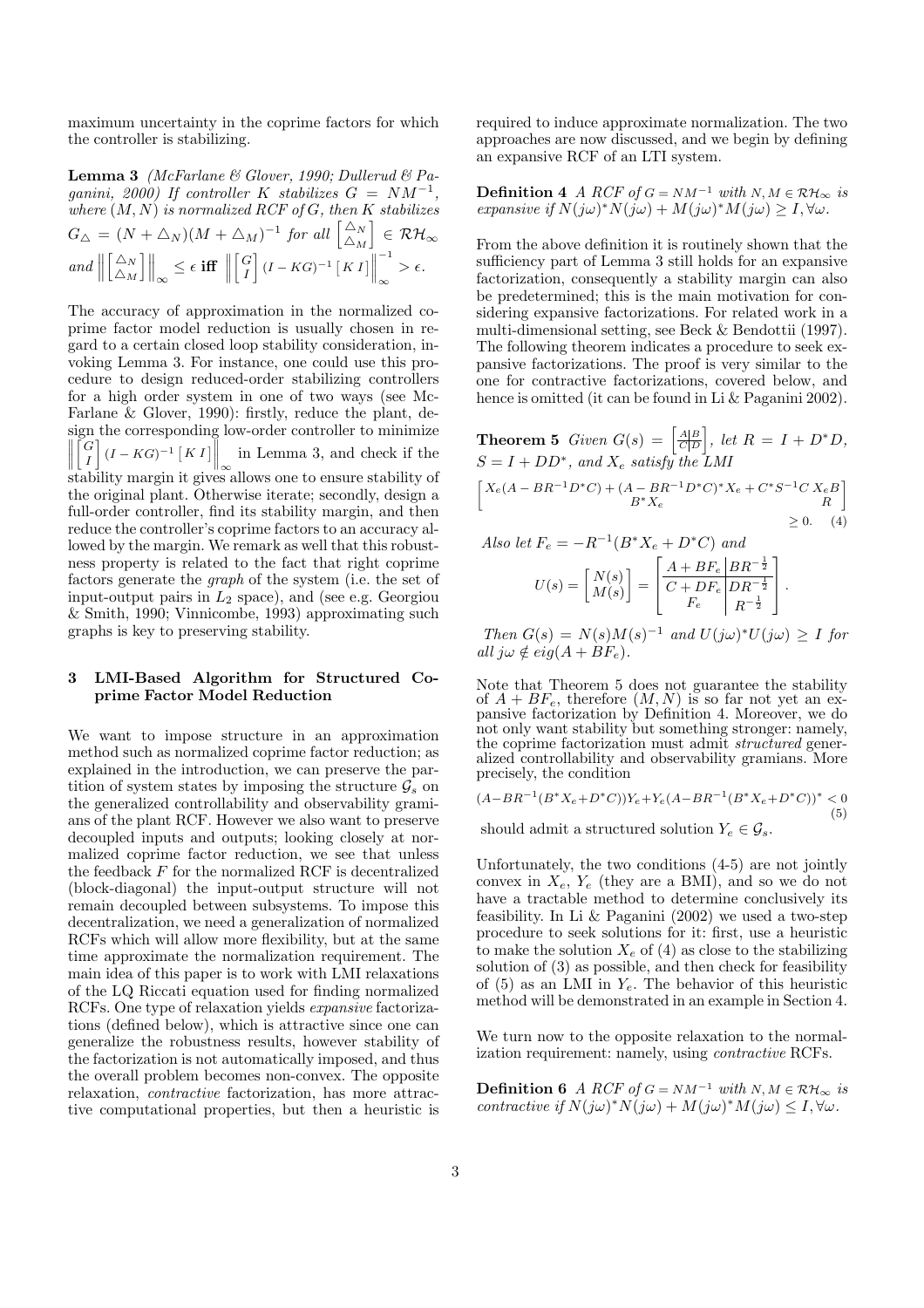**Lemma 7** Given  $G(s) = \begin{bmatrix} A|B \\ \overline{C|D} \end{bmatrix}$ i  $, X \; satisfies \; A^*X +$  $XA+C^*C< 0$  and  $C^*D+X\bar{B}=\bar{0}$ , then  $G(j\omega)^*G(j\omega)\leq$  $D^*D$  for all  $j\omega \notin eig(A)$ .

**PROOF.** Let  $G^{\tilde{}}(s) = \begin{bmatrix} \frac{-A^*}{B^*} & \frac{-C^*}{D^*} \end{bmatrix}$ i , then  $G(j\omega)$  =

$$
G(j\omega)^{*} \text{ for all } j\omega \notin eig(A). \text{ We obtain}
$$

$$
G^{*}(s)G(s) = \begin{bmatrix} -A^{*} - C^{*}C & -C^{*}D \\ 0 & A & B \\ \hline B^{*} D^{*}C & D^{*}D \end{bmatrix}.
$$

Let  $Q = A^*X + XA + C^*C < 0$ , and introduce the state transformation  $T = \begin{bmatrix} I & -X \\ 0 & I \end{bmatrix}$  which leads to  $G^*(s)G(s) = -B^*(sI + A^*)^{-1}Q(sI - A)^{-1}B + D^*D$ 

by using  $C^*D+XB=0$ . Let  $s=j\omega$ , we get  $G(j\omega)^* G(j\omega) = [(j\omega I - A)^{-1}B]^* Q[(j\omega I - A)^{-1}B] + D^* D$  $\leq D^*D \quad \forall j \omega \notin eig(A).$ 

We now state the convex condition to search for contractive factorizations (similar conditions appear in Wood, Goddard, & Glover 1996; El-Zobaidi & Jaimoukha 1998 in the context of LPV systems).

**Theorem 8** Given 
$$
G(s) = \left[\frac{A|B}{C|D}\right]
$$
, let  $R = I + D^*D$ ,  
\n $S = I + DD^*$ , and  $\bar{X}_c > 0$  satisfy  
\n
$$
\begin{bmatrix} (A - BR^{-1}D^*C)\bar{X}_c + \bar{X}_c(A - BR^{-1}D^*C)^* - BR^{-1}B^* \bar{X}_cC^*\\ C\bar{X}_c & -S\\ C\bar{X}_c & 0. \end{bmatrix}
$$
\n $< 0.$  (6)

Also let  $F_c = -R^{-1}(B^*\bar{X}_c^{-1} + D^*C)$  and

$$
U(s) = \begin{bmatrix} N(s) \\ M(s) \end{bmatrix} = \begin{bmatrix} \frac{A + BF_c}{B} \frac{BR^{-\frac{1}{2}}}{BR^{-\frac{1}{2}}} \\ F_c \frac{PR^{-\frac{1}{2}}}{R^{-\frac{1}{2}}} \end{bmatrix}
$$
(7)

then  $(N(s), M(s))$  is a contractive RCF of  $G(s)$ .

PROOF. By Schur complement and changing variable with  $X_c = \overline{X}_c^{-1}$ , (6) is equivalent to

$$
X_c(A - BR^{-1}D^*C) + (A - BR^{-1}D^*C)^*X_c
$$
  
-
$$
-X_cBR^{-1}B^*X_c + C^*S^{-1}C < 0
$$
 (8)

which leads to

$$
X_c(A + BF_c) + (A + BF_c)^* X_c + \left(\frac{C + DF_c}{F_c}\right)^* \left(\frac{C + DF_c}{F_c}\right) < 0
$$
\n<sup>(9)</sup>

Thus  $A + BF_c$  is Hurwitz. Notice that

$$
\begin{pmatrix} C + DF_c \ F_c \end{pmatrix}^* \begin{pmatrix} DR^{-\frac{1}{2}} \\ R^{-\frac{1}{2}} \end{pmatrix} + X_c BR^{-\frac{1}{2}} = 0,
$$

by Lemma 7,  $U(j\omega)^* U(j\omega) \leq I, \forall j\omega \notin eig(A + BF_c).$ 

Note that Theorem 8 guarantees the stability of  $A +$  $BF_c$ , therefore no other restriction is needed as in the expansive method. So if (6) is feasible with the additional restriction  $\bar{X}_c \in \mathcal{G}_s$ , this already produces a contractive factorization which preserves the input-output

structure, and which will admit, furthermore, generalized gramians with the correct structure. Indeed, writing the Lyapunov inequalities for the contractive factorization  $U(s)$  in the unknowns  $P_c, Q_c$ , we have:

$$
(A + BF_c)P_c + P_c(A + BF_c)^* + BR^{-1}B^* < 0
$$
 (10a)  

$$
(A + BF_c)^* Q_c + Q_c(A + BF_c) + \left(\frac{C + DF_c}{F_c}\right)^* \left(\frac{C + DF_c}{F_c}\right) < 0
$$
 (10b)

The feasibility of (10b) follows directly from (9) by letting  $Q_c = X_c$ , implying  $A + BF_c$  has the necessary stability to allow for structured generalized gramians, and therefore (10a) will be feasible as well. So, provided (6) is feasible, we can proceed with our structured method.

What we give up in this version are the robustness guarantees of the normalized (or expansive) method; in fact, if we want a robustness theorem in this case it should be based on a certain level of " $\gamma$ -expansiveness", as in

$$
I \ge N(j\omega)^* N(j\omega) + M(j\omega)^* M(j\omega) \ge \gamma^2 I \qquad (11)
$$

Since such a condition is difficult to impose, we will instead use a heuristic to try to make our contractive factorization approach the normalized one. To explore this, we first review the relation between  $X_c$  in  $(8)$  and the stabilizing solution of the control Riccati equation.

**Lemma 9** Let  $X_s$  be denoted the stabilizing solution of (3) and  $X_c > 0$  satisfy (8), then  $X_c > X_s$ .

PROOF. Subtract (3) from (8),

$$
(X_c - X_s)(A + BF_c) + (A + BF_c)^*(X_c - X_s)
$$
  

$$
< -(X_sB - X_cB)R^{-1}(X_sB - X_cB)^* \le 0.
$$

Since  $A + BF_c$  is Hurwitz from Theorem 8,  $X_c > X_s$ .

Based on this condition, we see that in the absence of structure, a normalized coprime factorization could be obtained by minimizing  $X_c$  subject to (8), or equivalently minimizing  $\bar{X}_c^{-1}$  subject to (6). Thus a possible heuristic to seek approximate normalization in the presence of structure is the semidefinite program

$$
\min\operatorname{trace}(Z) \text{ with } \bar{X}_c \in \mathcal{G}_s
$$
\n
$$
\text{subject to (6) and } \begin{bmatrix} \bar{X}_c & I \\ I & Z \end{bmatrix} > 0 \tag{12}
$$

After  $\bar{X}_c$  is found, its inverse  $X_c$  is a generalized observability gramian  $Q_c$  of the coprime factors. To obtain  $P_c$ , one possibility would be to solve (10a) in a second step by minimizing its trace to approximate the true gramian.

An alternative, in which both generalized gramians can be found in one step, is based on considering the dual, filter Riccati inequality

$$
(A - BR^{-1}D^*C)Y_c + Y_c(A - BR^{-1}D^*C)^*
$$
  
-Y\_cC\*S<sup>-1</sup>CY\_c + BR<sup>-1</sup>B\* < 0. (13)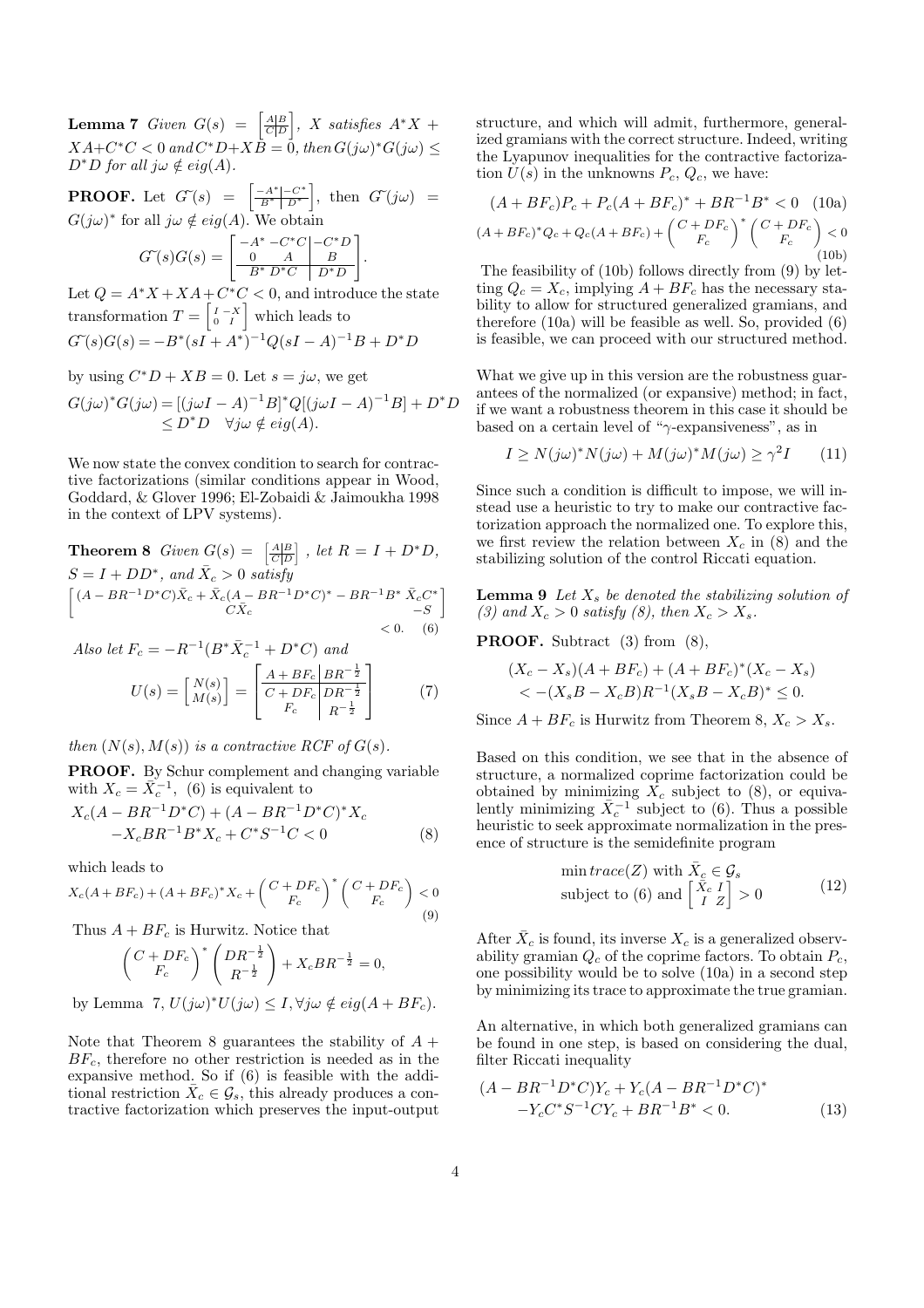

Fig. 1. 9-mass spring system.

The following lemma (El-Zobaidi & Jaimoukha, 1998) shows the connection between the generalized gramians of the contractive factorization and the solutions of the Riccati inequalities (8), (13).

**Lemma 10** Let  $U(s)$  represent the contractive RCF of  $G(s) = \left[\frac{A|B}{C|D}\right]$  $\bigg|$ , given by (7). Let  $X_c > 0$  solve (8) and  $Y_c > 0$  solve (13), then  $P_c = Y_c (I + X_c Y_c)^{-1}$  and  $Q_c = X_c$  are one pair of generalized controllability and observability gramians for  $U(s)$ .

A suitable  $Y_c \in \mathcal{G}_s$  could be found separately, based on

$$
\begin{bmatrix} \bar{Y}_c (A - BR^{-1}D^*C) + (A - BR^{-1}D^*C)^* \bar{Y}_c - C^*S^{-1}C \ \bar{Y}_c B \\ B^* \bar{Y}_c & -R \end{bmatrix} < 0
$$
\n(14)

with  $\bar{Y}_c = Y_c^{-1}$ , equivalent to (13), and then used to construct  $P_c$ . Any solution of  $(14)$  will do, but once more it is natural here to solve the following problem

$$
\min\,trace(W)\text{ with }\bar{Y}_c \in \mathcal{G}_s
$$
\n
$$
\text{subject to (14) and }\begin{bmatrix}\bar{Y}_c & I\\I & W\end{bmatrix} > 0
$$
\n
$$
(15)
$$

since in the absence of a structure restriction (15) and (12) would lead to the actual gramians of the contractive factorization. We now summarize the overall procedure.

Procedure 11 (Contractive RCF Model Reduction)

- (1) Solve the semidefinite programs (12) and (15).
- $\hat{P}(2)$  Write U of degree n, with the form of  $(\gamma)$ .
- (3) Let  $P_c = \text{diag}(P_1, P_2) = (\bar{Y}_c + \bar{X}_c^{-1})^{-1}$  and  $Q_c =$  $diag(Q_1, Q_2) = \overline{\hat{X}_c}^{-1}$  be generalized gramians of U, balance  $(P_i, Q_i)$  by  $T_i$ , i=1,2, to get the transformation matrix  $T = diag(T_1, T_2)$ .
- (4) The new balanced system is  $U_{new} =$  $\left\lceil \frac{A_{new} | B_{new}}{C_{new} | D_{new}} \right\rceil$ with balanced generalized gramian  $\Sigma = \text{diag}(\Sigma_1, \Sigma_2)$ , where  $\Sigma_i = \text{diag}(\Sigma_{i1}, \Sigma_{i2})$ . The sub-matrices of  $A_{new}, B_{new}, C_{new}$  corresponding to  $\Sigma_{i2}$  are truncated to obtain the reduced order approximation  $U_r = \begin{bmatrix} N_r \\ M_r \end{bmatrix}$  of degree  $k < n$ .
- (5) Form the reduced plant  $G_r = N_r M_r^{-1}$  of degree k.

## 4 Example

We consider the 9-mass physical system shown in Fig. 1. The states are the position and velocity of each mass; there is a force input and a position output at each mass, and some friction with the ground. Specifically, the dynamics of each mass  $M_i$ ,  $i = 1, \ldots, 9$ , satisfies

$$
\dot{x}_i = v_i,
$$
  
\n
$$
M_i \dot{v}_i = K_i (x_{i-1} - x_i) + K_{i+1} (x_{i+1} - x_i) - d_i v_i + u_i;
$$

where  $x_0 = x_{10} = 0$ . Thus, we see this system satisfies our topological assumptions: interconnection of subsystems with local inputs and outputs, only interacting with the neighbors through their state variables.

All masses are taken to be of unit size  $M_i = 1$ , and the damping parameter is chosen to be  $d_i = 0.1$ for all masses, but we impose considerable differences on the spring parameters, by choosing  $K =$ [50, 40, 3, 2, 1, 2, 3, 4, 5, 6]. Intuitively, this suggests a natural way to divide the system into two subsystems, by partitioning through the weakest (5th) spring. We seek to reduce this model while preserving this partition.

Numerical solutions were found using the LMI control toolbox in Matlab. First we attempt to work with the plant directly, without coprime factorization, and seek structured generalized gramians for it, satisfying (2). We find, however, that these LMIs are infeasible; in fact, only for a much more highly damped system  $(d = 0.7)$  will  $(2)$ become feasible. In our lightly damped case, this leads us to consider the coprime factor methods: we tried both the expansive and contractive factorization approaches.

For the expansive case, using our heuristic from Li  $\&$ Paganini (2002) to solve the BMIs (4-5), leads to the generalized Hankel singular values

 $\Sigma_1^e = \text{diag}[35.13\ 34.98\ 7.45\ 6.77\ 0.61\ 0.59\ 0.39\ 0.39],$  $\Sigma_2^{\overline{e}} = \text{diag}$  [34.75 34.53 11.18 5.97 4.67 4.59 0.99 0.96 0.63 0.61].

For the contractive method, we get  $\Sigma_1^c = \text{diag}[0.93\ 0.80\ 0.77\ 0.71\ 0.55\ 0.53\ 0.37\ 0.37],$  $\Sigma^{\tilde{c}}_2 = \text{diag}[0.92\,0.83\,0.77\,0.73\,0.66\,0.62\,0.58\,0.58\,0.56\,0.55].$ 

Reducing 2 states from the first subsystem, leads to the following error bounds for each method:<br>  $\left\| \begin{bmatrix} N^e \\ M^e \end{bmatrix} - \begin{bmatrix} N^e \\ M^e \end{bmatrix} \right\| = 0.7374, \left\| \begin{bmatrix} N^c \\ M^c \end{bmatrix} - \begin{bmatrix} N^c \\ M^c \end{bmatrix} \right\| = 0.7372.$  $\frac{0}{\lceil}$   $N^e$  $M^e$ ⊥t<br>¬ −  $\begin{bmatrix} N_r^e \ N_r^e \ M_r^e \end{bmatrix}$ wing error<br> $\left|\right|_{\infty} = 0.7374,$  $\begin{array}{c} \n\downarrow \\ \n\downarrow \n\end{array}$ our<br>∫ N°  $M^c$ u<br>¬ −  $\begin{bmatrix} N_r^c \ N_r^c \ M_r^c \end{bmatrix}$  $\begin{bmatrix} \cos \theta & \sin \theta \\ \cos \theta & \cos \theta \end{bmatrix}$  = 0.7372.

For comparison purposes, we considered doing standard normalized coprime factorization model reduction, reducing 2 states without attention to preserving the topological association of the states. The resulting error in the coprime factors only decreases slightly, to  $\prod_{M} N$ M − ie c $\lceil N_r \rceil$  $M_r$ prır.<br>]∥<br>⊥ll∞ =0.7371. We see that our methods yield comparable errors in the coprime factor sense, but in contrast with the standard coprime factor model reduction method, we are able to preserve the topological structure in terms of the partition of the system states.

As a final point, since as remarked, contractive factorizations do not satisfy a robustness theorem, it is useful to compare the level of ' $\gamma$ -expansiveness" (as in (11))